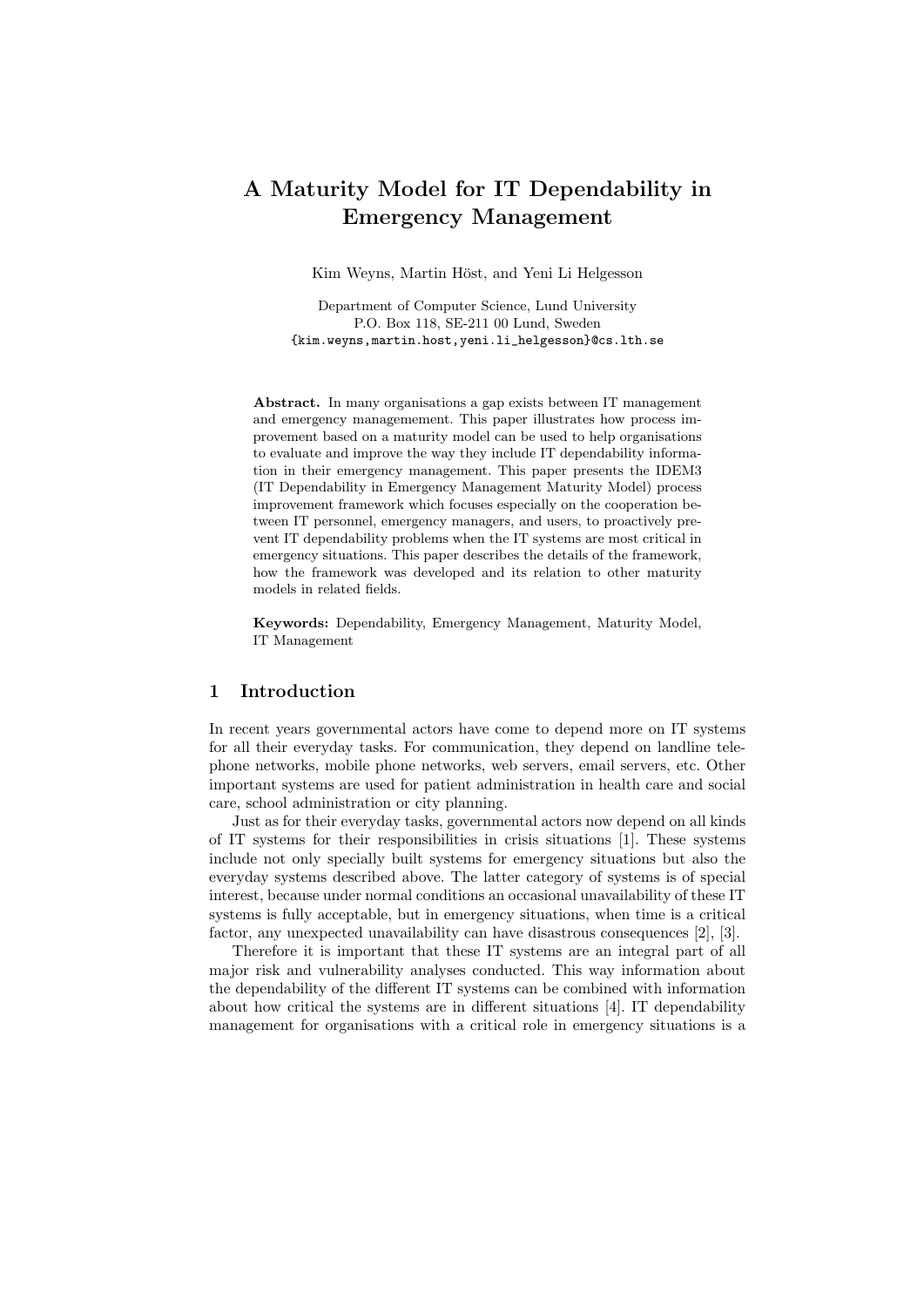complex process of managing software in terms of IT systems. The occurrence of a number of critical IT incidents in the recent past shows that there is room for improvement. Earlier research [5] has shown that there is a particular need for improvements with respect to the communication between emergency managers and IT-management. This is a complex problem for which no quick solutions exist that fit all organisations. Instead, organisational improvements in this area must be based on the organisation's current situation and its goals for the future, that is through a process improvement approach.

This paper presents a maturity model for the coordination of emergency management and IT dependability management. The main focus of the framework is on the cooperation between emergency managers and IT personnel. The purpose of this maturity model is to help organisations to identify, evaluate and improve their IT dependability processes.

### 2 Background

The maturity model presented in this paper is based on the result of a series of case studies on how governmental organisations deal with IT dependability issues in emergency management [3], [5]. The main conclusion from these studies was that many organisations today experience problems and frustrations concerning IT dependability in emergency management. The main cause of many of these problems could be traced back to communication and cooperation problems between the personnel in different roles involved. Further these studies also pointed out a lack of useful tools that support IT dependability improvements across a whole organisation. This maturity model is meant to offer a process improvement model that is simple and general enough to be applicable to many organisations and at the same time effective enough to make a substantial difference in an organisation's IT dependability practices.

### 3 Related Work

In the field of IT management a number of international standards and best practice frameworks have been published, among those ITIL [6], COBIT [7] and ISO/IEC 27002 [8]. These frameworks are more suited to be used by large corporations with very large IT resources and are less suited for smaller organisations and often do not take into account the special requirements for organisations with an operative role in crisis relief. Of these frameworks, COBIT is structured as a maturity model. Frühwirth [9] has discussed the mismatch of software dependability management and industry standards today.

The maturity model presented in this paper is based on a number of maturity models from related fields. The first successful maturity models were developed by the Carnegie Mellon Software Engineering Institute [10]. Since the development of the Capability Maturity Model, maturity models have been applied in many other fields. The problems between emergency management and IT management are related to some of the problems in software requirements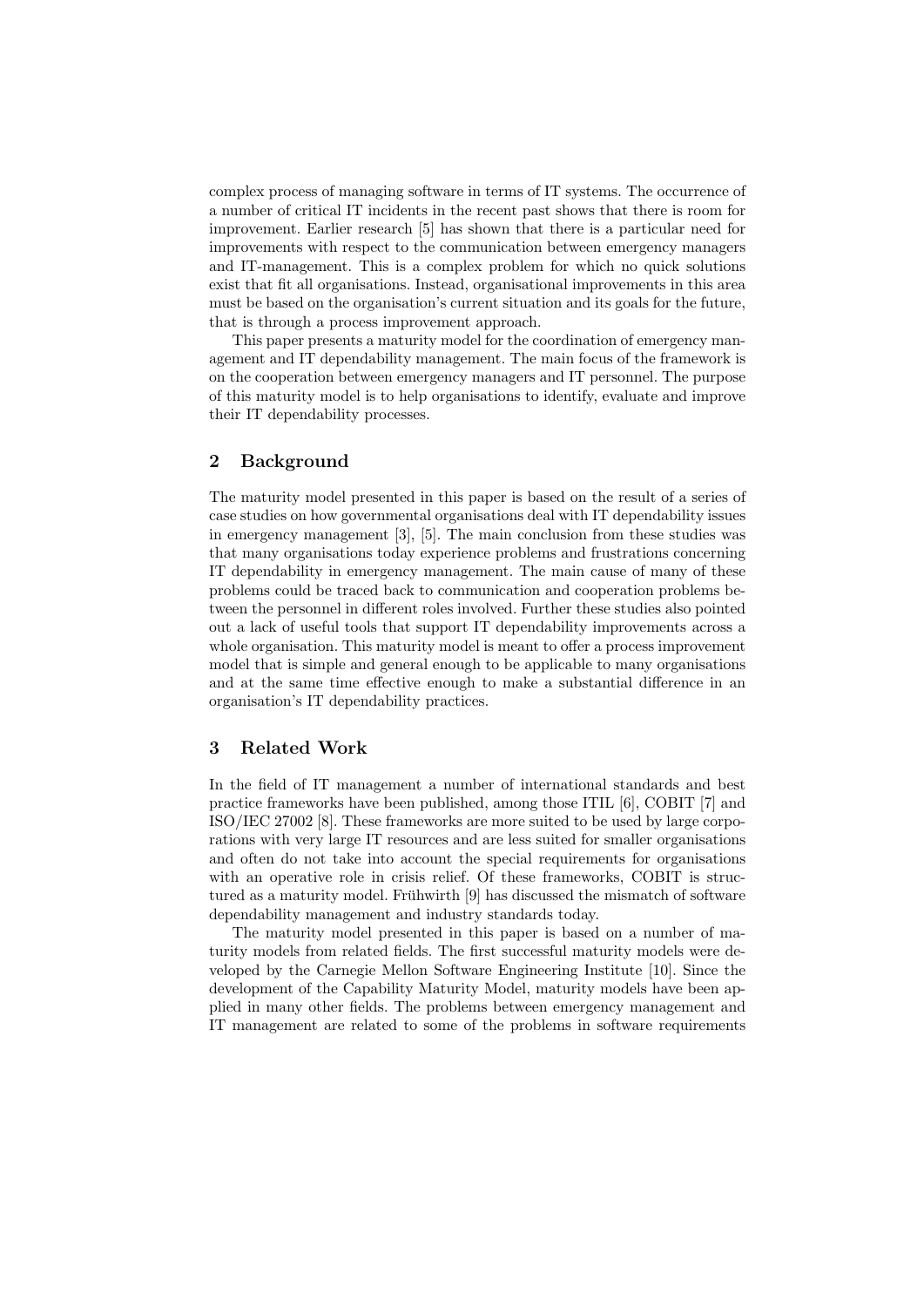management and therefore the process improvement methods that have been successfully applied in software engineering can also benefit IT management.

In 2008, SEI published a preliminary version of the CERT Resiliency Engineering Framework [11] for the use in the field of business continuity management with a special focus on IT systems. In the field of IT management, Luftman [12] presents a simplified maturity model with a strong focus on the business value of IT systems. In the field of safety management, maturity models have also been proposed as a way of assessing an organisation's safety culture [2], or product design safety [13]. Section 8 focuses especially on how each of these maturity models relate to the maturity model presented in this paper. The maturity model presented in this paper does not try to replace any of these maturity models or to cover any of these related fields completely. From each related field, this maturity model contains only those attributes that are specifically important for the dependability of IT systems in emergency management.

Recently, Santos et al. [1] have published a maturity model for the use of information technologies in emergency response organisations. Their model does not cover the dependability of the IT systems in emergency situations, but instead focuses on information management practices. The IDEM3 maturity model described in this paper is most suited for an organisation where the IT services are provided by an IT department that is part of the organisation. For evaluating the resiliency of IT services provided by external suppliers, Bhamidipaty et al. have developed the Resiliency Maturity Index [14], a framework for characterizing and evaluating the resiliency of an IT services organization. However this model does not evaluate the relationship between the resiliency of the service supplier and the dependability requirements of the organisation.

# 4 Methodology

To support organisations that want to evaluate and improve their IT dependability practice, this paper presents the IDEM3 (IT Dependability in Emergency Management Maturity Model) process improvement framework.

The research that resulted in the IDEM3 maturity model was conducted in a number of steps: the identification of the attributes, followed by mapping the different levels of each of the attributes to the five levels of the maturity model, then an off-line validation and currently the maturity model is being evaluated in a practical setting. This process is presented in Figure 1.

First, the case studies [5] that describe the need for this kind of maturity model also resulted in a list of factors that are important for the coordination of IT dependability management and emergency management. These key factors formed the first basis for the attributes of the maturity model.

Secondly, the factors were mapped to the general architecture of a maturity model with five levels as found in other maturity models such as CMMI [15]. For the model to be applicable by small organisations, it was necessary to simplify the structure by replacing the concept of 'key process areas' by the more modest 'attributes' found in the model.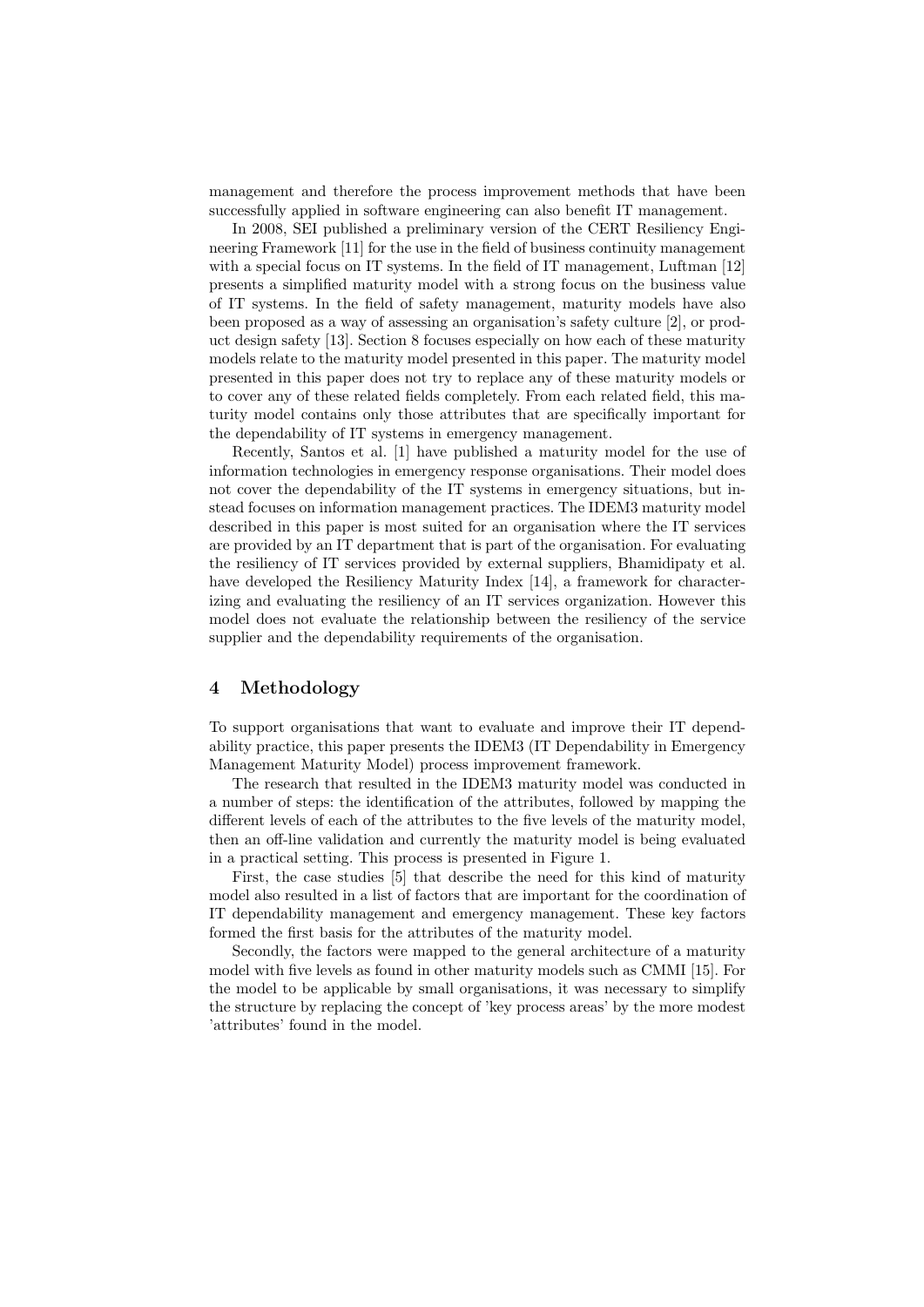

Fig. 1. Development process of the maturity model. Dotted lines indicate ongoing activities

In this mapping the attributes were also compared and complemented with similar attributes found in maturity models from related fields, as described in more detail in Section 8. Before the model was applied in a practical setting, the model was validated with the help of experts and practitioners in the field. Finally, the model is currently being evaluated through the application of the model in a series of large case studies. The validation and the first results from the evaluation are further discussed in Section 9.

### 5 Process Improvement with IDEM3

This section shortly explains how IDEM3 can be used as part of an organised process improvement effort. First, the model can be used to assess the current maturity of the organisation in dealing with IT dependability in emergency management. For this assessment the current practices in the organisation should be matched with the attributes described in Section 6. The recommended way to do this is to select some of the most critical systems, preferably systems that are quite different in nature and together are representative for the critical IT systems in the organisation. For each of these systems, personnel with different roles should be interviewed individually based on a detailed questionnaire, where they are each asked to describe how they are currently experiencing each of the attributes of the maturity model. The involvement of personnel from different parts of the organisation is an essential part of this maturity model to make sure that IT dependability is not only evaluated from a technical point of view. The interviews should at least include users of each of the systems, system managers, safety managers in the domain where the systems are used and of course IT personnel.

The responses from all these interviews should be analysed in detail by the process manager overseeing the assessment with special attention for differences between the answers of different respondents and between the different systems. The analysis of the interviews should then be the basis for a focus group meeting where the organisation can be assessed on the maturity scale for each of the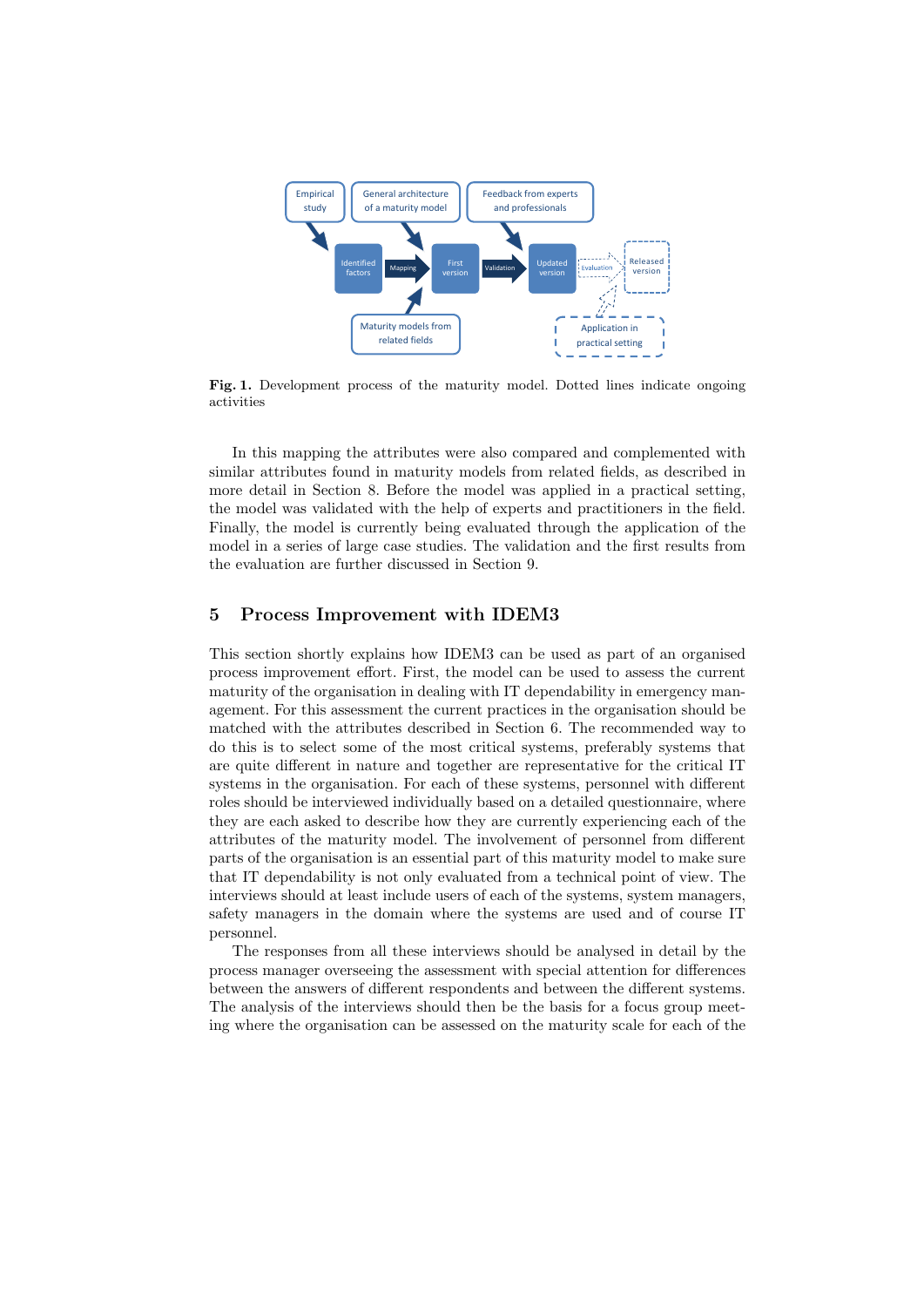different attributes presented in the maturity grid shown in Table 1. The 22 attributes are ordered in such a way that attributes are most strongly correlated to those attributes just above and below. Therefore the maturity of an organisation in these 22 attributes can be presented in a spider web diagram, offering a clear representation of the organisation's strengths and weaknesses.

Finally, after this assessment, the organisation can decide whether the measured level of maturity is sufficient for the organisation. Not all organisations need to aim for the highest maturity level, mostly depending on how critical the role of the organisation is. The process improvement needed to reach a higher level of maturity is a long term project and should be organised as such. This means that a realistic time plan with explicit long and short term goals should be agreed upon. For the long term planning, it is important to realise that after each step from one maturity level to the next, some time is needed to make sure all procedures are well incorporated in the organisation and to make sure improvements are not too easily lost again. An improvement of more than one maturity level per year is probably unrealistic. Organisations should not try to skip certain levels or to implement a new level too quickly after the previous one since each level builds on the achievements of the previous level being well understood. For the short term planning, the organisation can focus most of all on those attribute for which they received the lowest maturity score. The organisation as a whole should focus on achieving a stable IT dependability management at this new maturity level. The actual improvements can be implemented with the help of those project management mechanisms that are most suited for the organisation in question. While implementing these planned improvements, it is important that regular critical self-assessments are held to evaluate the organisation's progress and to make sure the selected improvements are correctly implemented and are not easily lost again. A single assessment based on the IDEM3 maturity model can also be done separately from any planned process improvement based on the 5 maturity levels. An organisation can conduct a onetime assessment of its IT dependability based on this maturity model to identify its current strengths and weaknesses in this field. The results of this assessment will then form an excellent basis for a discussion on how to involve all stakeholders to improve the organisation's IT dependability in emergency management. Unlike with some other maturity models, IDEM3 assessment is not meant to be used as a basis for certification or for direct, objective comparison between different organisations.

# 6 Maturity Levels

Just like most other maturity models discussed in Section 3, the IDEM3 model has five maturity levels. The levels have similar names as in these other maturity models, and the basic idea behind each of the levels are also comparable. The Initial level is the most basic level, representing an organisation where some critical IT systems have not been analysed from a dependability point of view and nobody takes responsibility for initiating a more strategic discussion about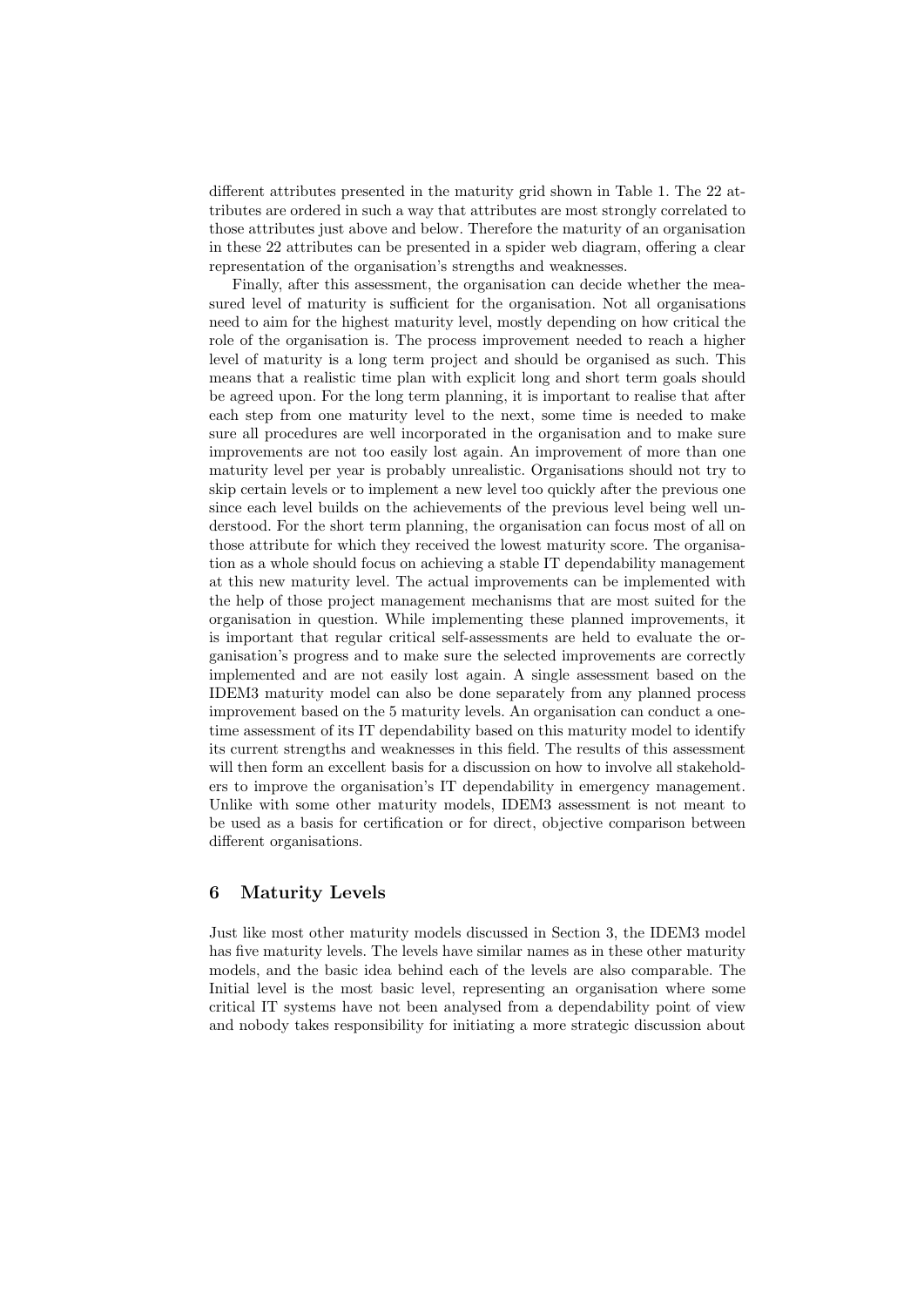IT dependability. The second, Managed, level is characterised by an organisation where the dependability of all critical IT systems is managed on a system-bysystem basis leaving the organisation very dependent on the competence of the system managers for every system.

The third level is referred to as the Established level. This means that the organisation has established a centrally coordinated approach for dealing with IT dependability. This will usually be established by appointing one central IT dependability manager who distributes standard procedures for dependability analysis to all system managers. A standardised approach is a prerequisite for being able to implement future improvements across the whole organisation. A level 3 organisation also has clearly defined roles and responsibilities concerning IT dependability. The fourth level, called Quantitatively Managed, is similar to level 3, but also requires that the centrally coordinated approach is supported by extensive quantitative data collection. Regular measurements and testing with special usage scenarios in mind can make IT dependability statistically predictable and allow for strategic improvements in IT dependability. The Continually Improving level, which is the fifth and final level of the maturity model, is reached by an organisation that can use the feedback obtained from the practices from level 4 to continually improve not only their IT systems, but also their own IT management procedures. IT systems will then be naturally included in risk and vulnerability analyses and their dependability will be regularly re-evaluated.

To define the levels in more detail the levels can be compared on 22 attributes. Of course all these attributes are in some way related and none of them can be changed completely independent of the others. Nevertheless they each add their own focus to the maturity model and stress a special aspect of an organisation's maturity.

The 22 attributes can be divided in 4 categories: Outcomes, IT management, Cooperation and Organisational Issues. A detailed summary of these attributes can be found in Table 1 and the attributes in each category are also described in the following subsections. The attributes are ordered in such a way that those attributes that are most strongly related are placed next to each other.

### 6.1 Outcomes

The first category of attributes is different from the three other categories in that it contains those attributes that can not directly be influenced by an organisation, but only indirectly. These attributes should mainly be considered as the consequence of an organisation's maturity, while the other categories are the causes of the maturity level. At the same time the outcome attributes are also the most important because the main goal of this maturity model is improving the outcomes of the IT dependability. This category also contains those attributes that are the most visible to stakeholders outside of the organisation.

The outcomes category contains 9 attributes: Actions taken, Problems that can be identified, Basis for improvements, Nature of improvements, Successes,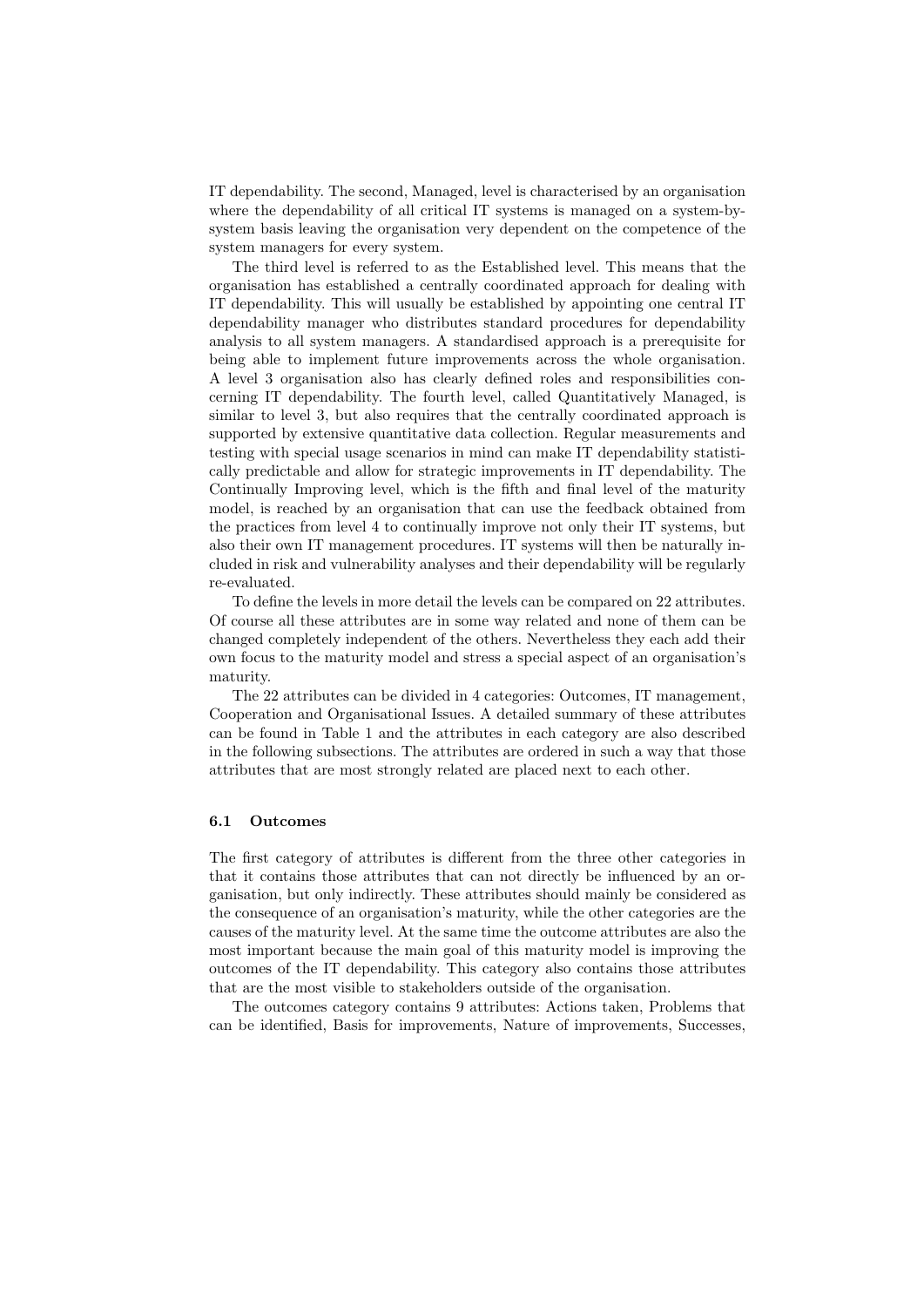|                       |                                                               | evel 1: Initial                                   | Level 2: Managed                                           | Level 3: Established                                                    | Level 4: Quantitatively Managed                                                       | Level 5: Continually improving                        |
|-----------------------|---------------------------------------------------------------|---------------------------------------------------|------------------------------------------------------------|-------------------------------------------------------------------------|---------------------------------------------------------------------------------------|-------------------------------------------------------|
|                       | Action                                                        | Reactive                                          | Responsive                                                 | Preventive                                                              | Predictive                                                                            | Pro-active                                            |
|                       | Problems that can be<br>identified<br>$\overline{\mathbf{z}}$ | Failures                                          | Technical system faults                                    | Insufficient reliability, too high dependence<br>and interdependencies  | Faults in risk analysis                                                               | Faults in risk analysis procedures                    |
|                       | Basis for improvements<br>$\ddot{\phantom{1}}$                | Fixing failures                                   | Personal judgement                                         | Standards                                                               | Quantitative risk analysis                                                            | Safety culture                                        |
|                       | <b>Improvements</b>                                           | Few, changes can be both positive and<br>negative | For some systems, not sustained                            | For all systems, sustained                                              | Regular, organised                                                                    | Continuous                                            |
| Outcomes              | <b>Successes</b>                                              | Not repeatable                                    | Repeatable                                                 | Sustainable                                                             | Measurable                                                                            | Source for organisational learning                    |
|                       | Success factor                                                | Luck, Competence of key personnel                 | Personal competence of system managers                     | Central coordination                                                    | Cooperation, Measurements                                                             | Continuous improvement effort by everyone             |
|                       | Role of IT in emergency<br>situations                         | Cause of problems                                 | Varying between systems                                    | Under control, backup solutions available                               | Predictable behaviour                                                                 | Valuable asset                                        |
|                       | Dependability problems<br>ø                                   | Accepted, create chaos                            | Solved on individual basis                                 | Possible problems identified and prevented                              | Possible problems predicted and prevented in<br>a prioritised way                     | Continuously prevented                                |
|                       | IT dependability<br>$\circ$                                   | Š                                                 | Mixed                                                      | Stable                                                                  | Controlled                                                                            | Continually improving                                 |
| <u>tnəmə</u>          | Results of IT incident<br>mananement                          | None                                              | Improvement for one system                                 | Improvement for all systems                                             | Improvements in procedures                                                            | Improvement in organisational culture                 |
|                       | IT incident management                                        | Ad-hoc                                            | System-based                                               | Formal incident management procedure                                    | Banimeal not assee                                                                    | Basis for deeper learning                             |
|                       | IT dependability<br>management                                | Sporadic, Technical focus                         | Single initiatives, Techincal focus                        | Basic level, linked to requirements                                     | Detailed level                                                                        | Continuously improved                                 |
| П                     | ependability Requirements                                     | Unknown                                           | For some systems                                           | Documented                                                              | Measurable                                                                            | continuously updated                                  |
|                       | Service Levels                                                | None                                              | For some systems                                           | Basic service level for entire organisation and<br>for all systems      | SLAs with measurable service levels for all<br>systems                                | Continuously evaluated SLAs                           |
|                       | and emergency planning<br>IT dependability analysis           | separate activities, not combined                 | Activities with a shared goal, contact for some<br>systems | Input for each other                                                    | Measurable values exchanged, direct<br>connection                                     | Naturally combined activities                         |
| Cooperation           | dependability in emergency<br>Presence of IT                  | not included                                      | Included for some systems                                  | Risk and vulnerability analysis for all IT<br>systems included in plans | Measurable values included, regularly tested                                          | Naturally included, continuously improved             |
|                       | Relationship IT personnel<br>emergency managers               | Conflict                                          | Personal relations                                         | Cooperation between departments                                         | Cooperating, with shared risk and reward                                              | Partnership                                           |
|                       | Involvement<br>$\infty$                                       | Nobody                                            | Individual system managers and some<br>stakeholders        | All internal stakeholders                                               | All internal stakeholders, some external<br>stakeholders                              | All stakeholders, internal and external               |
| Organisational Issues | Responsibility<br>$\bullet$                                   | 'Someone else'                                    | Individual System managers                                 | (delegated by) IT safety manager                                        | Shared by System, Process, IT, and Safety<br>managers                                 | Everyone                                              |
|                       | <b>Management Mechanism</b>                                   | Sanctions                                         | Wamings                                                    | Instructions                                                            | Guidelines                                                                            | Education                                             |
|                       | <b>Organisational learning</b>                                | None                                              | Reactive ("Don't do that again")                           | Following rules ("Do like this"), Open loop                             | Following policy ("Think like this"), Single<br>loop learning ("Improve what you do") | Double loop learning ("Improve the way you<br>think") |
|                       | Resource allocation                                           | Reactive, Ad hoc                                  | To individual projects                                     | Divided equally over the whole organisation                             | Divided in prioritised way                                                            | Optimized for best results                            |
|                       |                                                               |                                                   |                                                            |                                                                         |                                                                                       |                                                       |

Table 1. Overview of the 22 attributes of the maturity model across the 5 maturity levels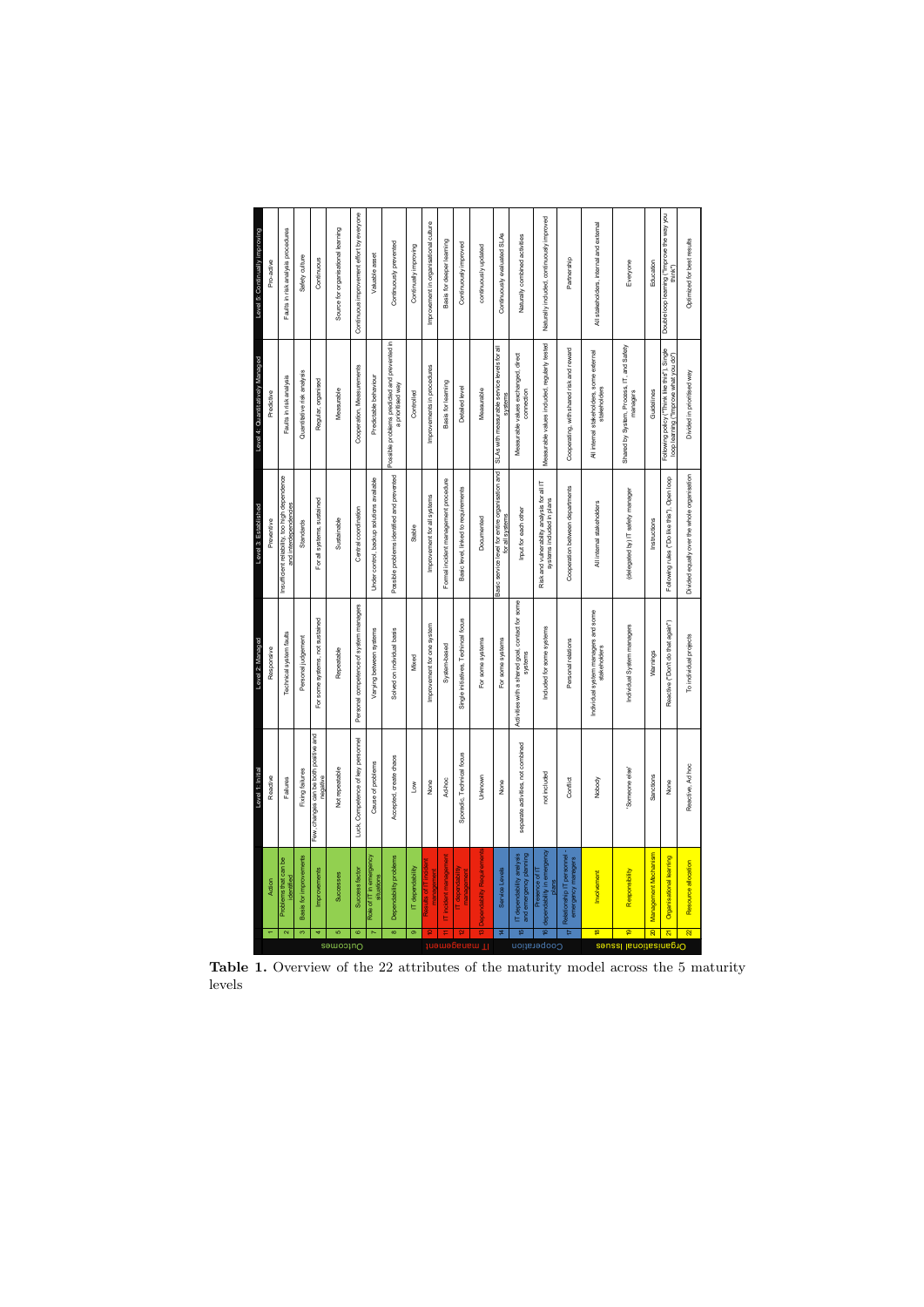Success factor, Role of IT in emergency situations, Attitude towards dependability problems and IT dependability.

These 9 attributes together describe the dependability experienced by an organisation at each maturity level, and how the organisation deals with these results.

A level 1 organisation will typically experience many problems with IT dependability and will focus most of its effort on trying to fix the problems as they appear. Because of the lack of an organized approach, some problems will not get solved and implemented changes can cause problems for other parts of the organisation. This will lead to a lot of frustrations, and although many of the minor problems will not come as a surprise, a serious failure in a critical system during an emergency situation can still do a lot of damage.

An organisation at level 2 will employ a system-by-system approach towards IT dependability allowing it to respond effectively to most of the problems and even to prevent some problems that only affect one system. Lessons learned from problems they experience will often lead to improvements in the affected system only as there is no centralised approach to IT dependability. This method of working leads to a higher dependability than in level 1, but places a large amount of responsibility on each system manager and much will depend on his skill and experience in dealing with the risks of IT dependability problems.

An organisation at level 3, on the other hand, uses a basic centralised approach towards IT dependability. The same basic techniques for risk and vulnerability analysis are applied to all systems and many dependability problems can systematically be prevented. Because of the coordination between different systems, also problems with interdependencies can be detected and dealt with. The main success factor from level 3 on will be the quality of the centrally coordinated dependability measures being used across the whole organisation. This will also make it easier for the organisation to efficiently share important resources such as backup facilities and emergency power supplies between all critical systems.

A level 4 organisation will supplement the basic centralised approach from level 3 with a large-scale systematic data collection and analysis concerning IT dependability. This will make IT dependability more predictable. The data collection will make it possible to measure improvements and their effects and to prioritise the usage of IT dependability resources. A level 4 organisation will also have an improved cooperation between all involved stakeholders which is an important factor for the IT dependability.

Finally a level 5 organisation will continuously work on evaluating and improving its IT dependability. The safety culture in an organisation at level 5 will even make it possible to regularly identify possibilities for improvement in their risk analysis procedures. At level 5, IT dependability is generally working very well and the level of success that can be achieved depends mostly on whether a continuous improvement effort can be sustained throughout the organisation. This makes that IT systems will not only be a source of risks or problems in emergency situations but also a valuable asset that can be depended upon.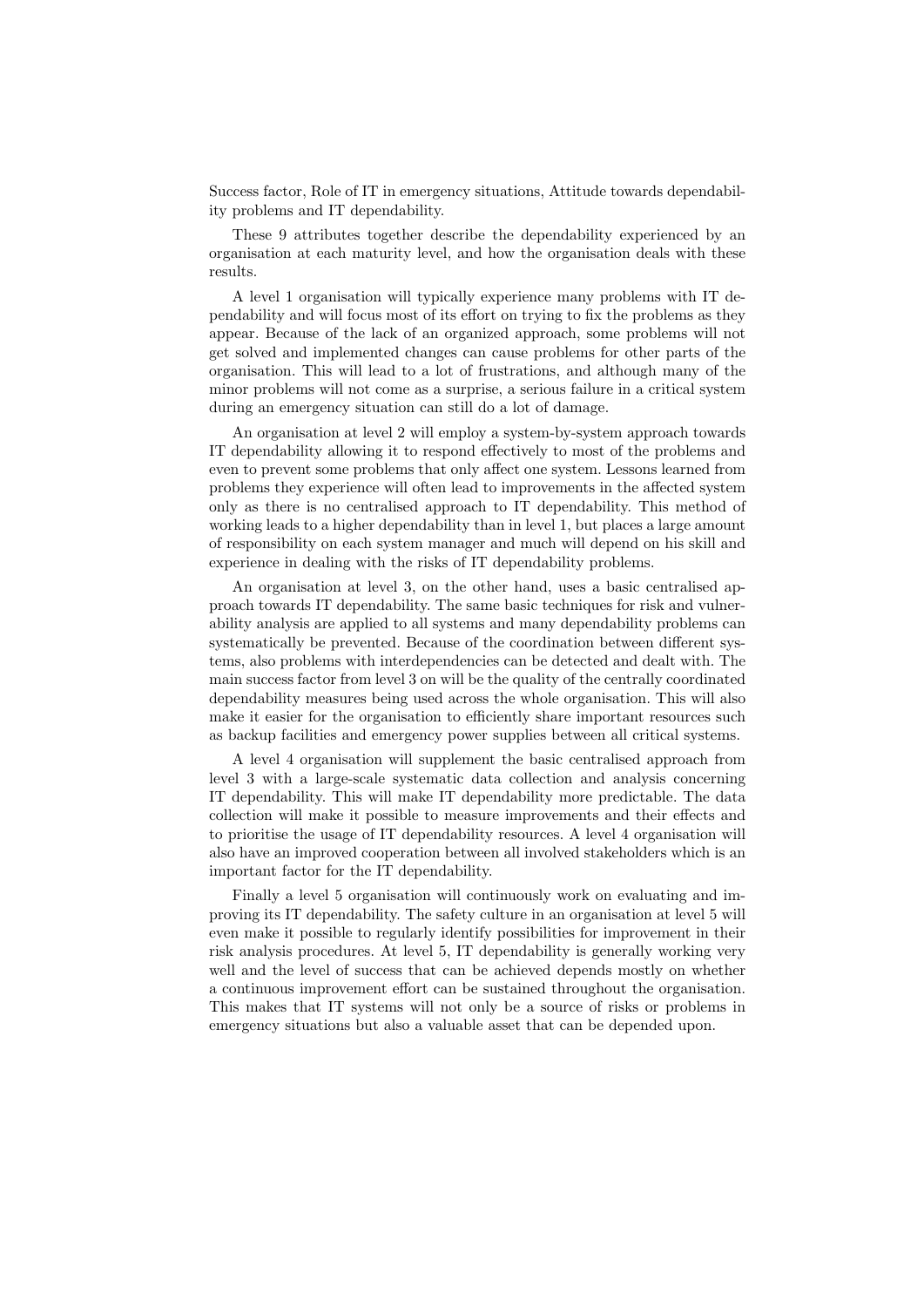#### 6.2 IT Management

The second category of attributes collects those attributes that are directly related to IT management. Unlike some other maturity models, this maturity model does not seek to cover the complete field of IT management, but focuses exclusively on those aspects that are most important for IT dependability in emergency management. This category contains the following 4 attributes: Results of IT incident management, IT incident management, IT dependability management and Dependability requirements. A level 1 organisation lacks organised IT incident management, and the dependability requirements of most systems will typically never have been analysed. At level 2 incident management is handled for each system separately and for many systems there will be no explicit link to risk analysis or emergency management. A level 3 organisation is expected to have a centralised IT incident management system allowing information sharing between different parts of the organisation. Further centralised guidelines for IT dependability management will require the main dependability requirements for each system to be explicitly documented and available to all stakeholders. From level 4, IT incidents can be analysed in detail and can lead not only to direct improvement in all systems but also to improvements of the procedures used for IT dependability and even lead to improvement in the safety culture of the organisation at level 5. At the two highest levels of maturity dependability requirements for all systems should contain detailed measurable values and these requirements should be updated in the case of changes in the systems' functionality or usage.

### 6.3 Cooperation

A third set of attributes concerns the cooperation between the different parties involved in IT dependability. This is in the first place IT personnel, system managers, the system's users and also the personnel responsible for conducting risk and vulnerability analyses, for example emergency managers. The 4 attributes in the category are: Service level agreements, IT dependability analysis and emergency planning, Presence of IT dependability in emergency plans and Relationship IT personnel - emergency managers. A level 1 organisation will typically lack service level agreements or any other documents clearly linking IT dependability and emergency management. The frustrations and conflicts between different parts of the organisation will hinder a necessary cooperation on these important issues. In a level 2 organisation some of these issues will be taken care of for some systems, while there will be many problems with other systems, mostly depending on whether there are good contacts between the system manager of each system and the IT department. A level 3 organisation is expected to have basic, standardised service level agreements in place for all systems. Further, dependability estimates for all systems will be used as input for emergency management and the requirements discovered while making emergency plans will be used as input in the prioritising the IT dependability activities. From level 4 an organisation's SLA's should contain clear, quantitative dependability goals and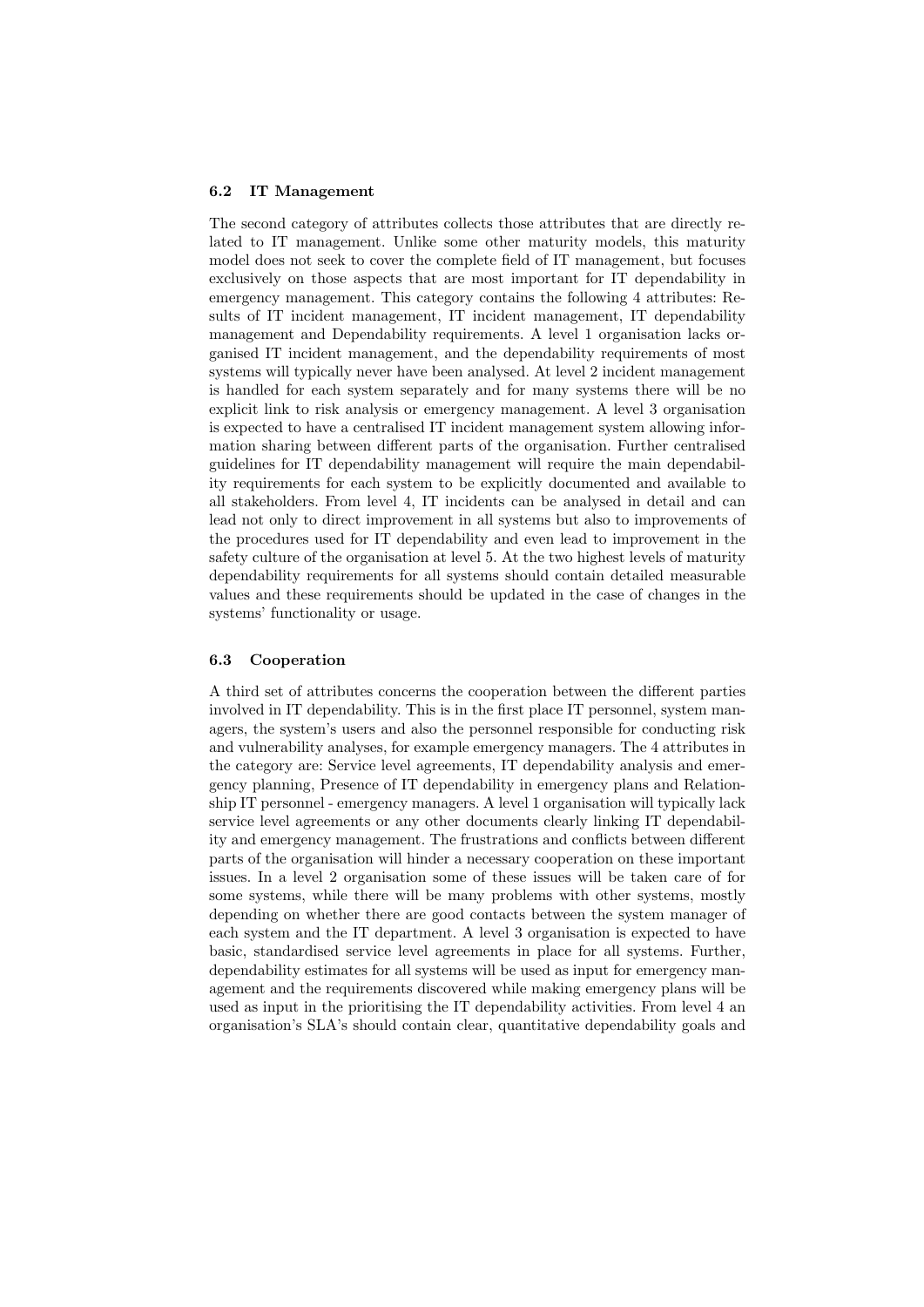measurements. The link between dependability requirements and risk and vulnerability analyses for all systems should be explicitly documented. By clearly defining the responsibilities of all parties in detail, all successes will be shared success and when problems should arise the blame cannot just be shifted around as is often the case on the lower levels of maturity. Finally, in a level 5 organisations there is a real partnership between the different departments cooperating on IT dependability and continuously striving to improve their cooperation.

#### 6.4 Organisational Issues

A last category of attributes collects those issues that concern the whole organisation and how it is managed. There are 5 attributes in this category: Involvement, Responsibility, Management Mechanisms, Organisational learning and Resource allocation.

In a level 1 organisation, in the worst case, nobody is actively involved with IT dependabilities and most stakeholders will feel the responsibility lies with someone else. After an incident, often the blame is shifted around and no learning takes place. In a level 2 organisation, the responsibility for IT dependability lies explicitly with the individual system managers who deal with the issue as they see fit. Therefore learning about IT dependability will mostly happen on an individual basis and improvements will depend on whether the system manager can find the resources to invest in IT dependability for each system. In a level 3 organisation, all the responsibility lies in the first place with central IT safety manager who is responsible for the coordination of IT dependability procedures. The IT safety manager distributes detailed dependability instructions and directions that are meant to be followed strictly by all stakeholders. This coordination allows the organisation to learn as a whole from past failures and successes. In a level 4 organisation, the detailed service level agreements for each system will make it possible for the responsibility to be shared by all actors in the IT dependability process. Through the detailed feedback from the collected data in a organisation at level 4, the organisation can achieve organisational learning by adapting its centralised procedures and guidelines based on measured outcomes. System managers are expected to be experienced enough to be able to apply the centralised guidelines and tools to manage IT dependability without detailed instructions. In level 5 organisations, not only the dependability guidelines are regularly updated, but also the way the organisation learns is continuously re-evaluated. This is called double-loop learning. In a well functioning level 5 organisation everyone will be aware of their own part of the responsibility for IT dependability and resources for improvements in IT dependability can be distributed in a prioritised way.

# 7 Transition from One Level to the Next

To further clarify the different levels of the maturity model, this section explains the main elements of the transition process from one level to the next. Although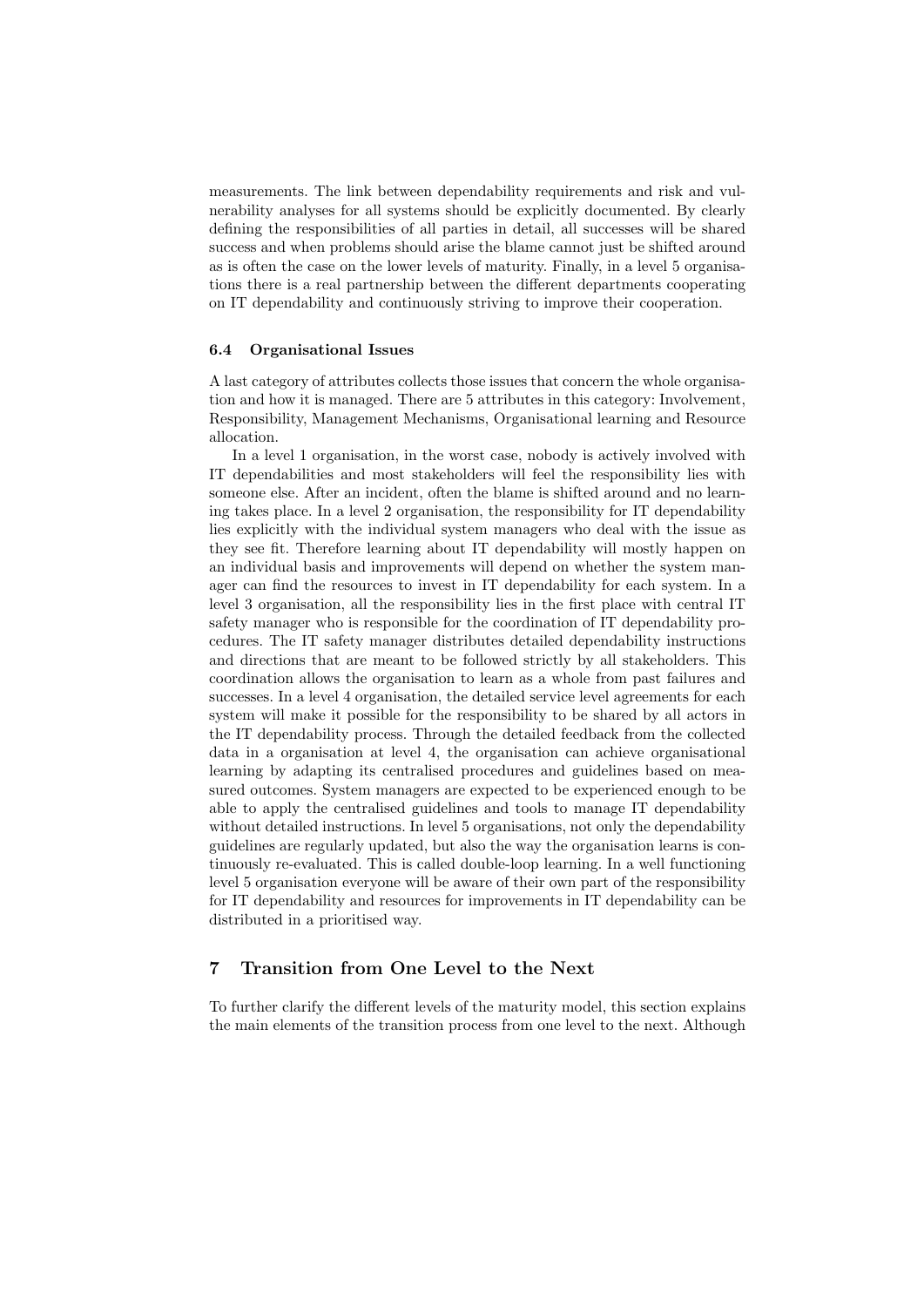not every organisation will be at level 1 initially, and not every organisation will aim for level 5, the levels are meant to be taken successively without skipping over any level. A transition from level 2 to level 4 can only be achieved by first implementing level 3.

#### 7.1 From Level 1 to Level 2

There are no requirements for the first level of maturity, and at this level it is common that there are some critical IT systems for which there is no control over the dependability. For an organisation to rise to level 2 the responsibilities for each system need to be well defined. Usually this will mean that the coordination for all dependability issues is done by the system manager for each system who organises the work with dependability in the way that suits each particular situation best. The main advantage with this approach is the clear definition of responsibilities which makes that the main problems can be discovered and solved. The main disadvantage is that it is nearly impossible for the organisation to evaluate the quality of the dependability analyses done by the system managers since they each use their own methods.

### 7.2 From Level 2 to Level 3

To go from level 2 to 3, an organisation needs to standardize the way all system managers deal with IT dependability. First an organisational standard needs to be defined and then all system managers need to be instructed in this standard. The standard can be compiled based on national or international standards or on some of the procedures that were already previously used for some IT systems with good results.

### 7.3 From Level 3 to Level 4

While level 3 is mostly concerned with qualitative data about the dependability of IT systems, level 4 also requires the use of substantial amounts of quantitative dependability goals and measurements. A level 3 organisation might for example classify the availability requirements of a system according to a simple scale, Low-Medium-High, but a level 4 organisation is expected to use more detailed, numeric values. Setting up a central system to collect all service level agreements and to facilitate the analysis of all this data is a requirement for the transition from level 3 to 4.

#### 7.4 From Level 4 to Level 5

Level 5 is characterised by a continuous effort to improve the processes in the organisation. This is only possible if the processes are well understood throughout the whole organisation and even across the borders of the organisations to include suppliers and network operators. To go from level 4 to 5 all procedures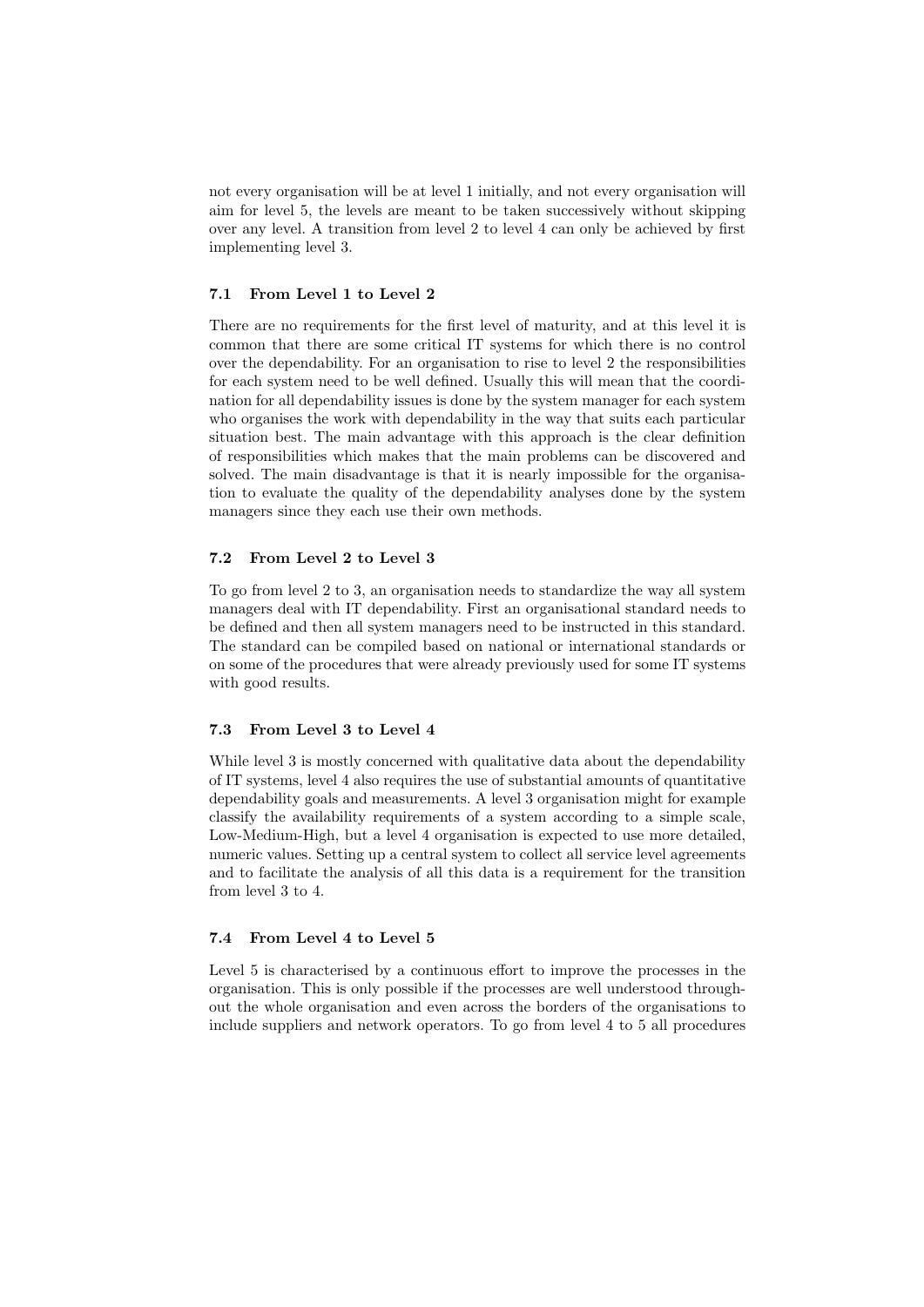from level 4 need to become completely institutionalised throughout the organisation and all stakeholders need to be working together in a natural way. This way the data collected can form the basis for deeper, double-loop learning for the organisation. This means the lessons learned are not only used to improve the organisation's dependability practices but also to optimise the improvement process itself.

### 7.5 Commitment Required

It should be clear that there is a large difference between the commitment and resources required of an organisation to reach each level of dependability. Level 1 represents the lowest commitment to IT dependability. Becoming a level 2 organisation only requires a serious commitment from the individual system managers who needs to drive IT dependability forward and need to collect input from all other personnel involved. Reaching level 3 maturity requires a regular commitment from all personnel involved with IT dependability to maintain a basic level of IT dependability across the whole organisation. Level 4 is very similar, but requires a larger effort for data collection and analysis. Reaching and sustaining level 5 maturity definitely requires the largest overall commitment to IT dependability, although in practice all efforts for IT dependability should feel more as a natural part of the daily workings of the organisation than as a special effort for IT dependability.

### 8 Relation to Other Maturity Models

As mentioned before, the maturity model presented in this paper is based on a number of maturity models from related fields. Table 2 illustrates how the attributes in the IDEM3 model correspond to similar concepts in these maturity models. For most attributes, similar maturity levels as in IDEM3 can also be found in one or more of these maturity models. The compatibility of the IDEM3 model with each of these models not only makes it easier to combine the usage of this model with the other models, it also increases the validity of each of the attributes and therefore of the whole model. IDEM3 does not in any way try to be an alternative for any of the models presented below, but has a different, very specific focus that is not explicitly present in any of the other models.

Of course, not all attributes can be matched with corresponding areas in all other maturity models. This can be for a number of different reasons. First of all, each of the maturity models referred to here has its own scope, which only partly overlaps with the scope of this maturity model. Therefore there are, for example, no attributes concerning IT management in maturity models from the area of design safety. When an attribute is clearly outside the scope of a certain maturity model, this is marked in Table 2 as n.a., not applicable. Secondly, there are some attributes that are not explicitly mentioned in certain maturity models, for example, organisational learning in all but one of the models. Such attributes are nevertheless generally compatible with these models, they were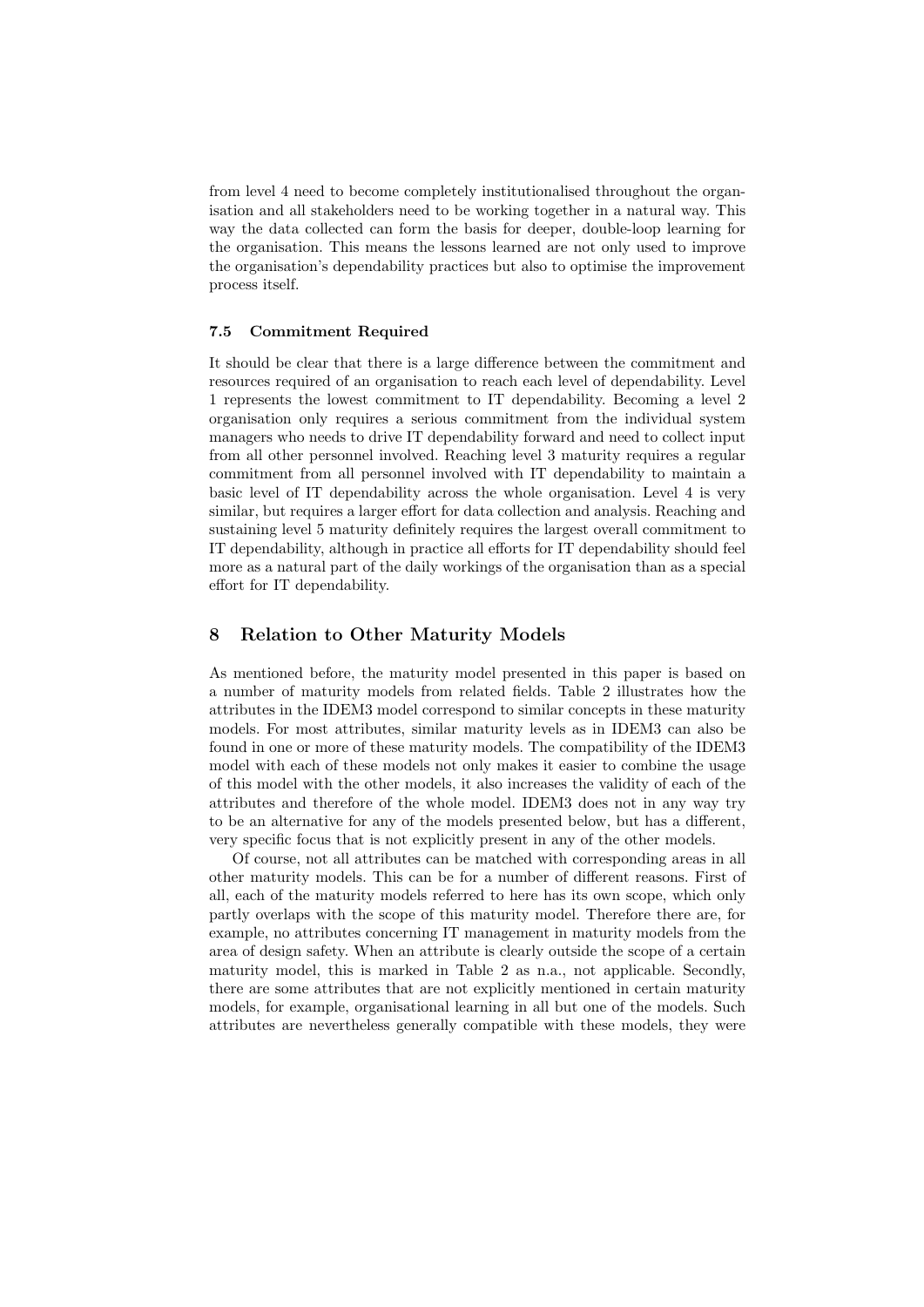|                | Action                             | Problems that can be<br>identified<br>$\mathbf{\alpha}$ | <b>Basis for improvements</b><br>$\infty$ | Improvements | <b>Successes</b><br>ဖာ<br>Outcomes                                     | Success factor<br>ø                  | Role of IT in emergency<br>situations | Dependability problems<br>$\infty$                                     | IT dependability<br>$\bullet$        | Results of IT incident<br>management | IT incident management                        | IT dependability<br>management       | Dependability<br>Requirements<br>Inamagemem TI                    | Service Levels<br>$\frac{4}{3}$            | IT dependability analysis<br>and emergency planning<br>$\overline{6}$ | emergency plans<br>dependability in<br>Presence of IT<br>G<br>Cooperation | Relationship IT personnel<br>- emergency managers<br>Ħ |                         | Involvement<br>$\frac{8}{18}$                                                     | Responsibility<br>$\frac{9}{2}$                                                   | <b>Management Mechanism</b><br>$\overline{20}$  | <b>Organisational learning</b><br>$\overline{21}$<br>Prganisational Isaues |
|----------------|------------------------------------|---------------------------------------------------------|-------------------------------------------|--------------|------------------------------------------------------------------------|--------------------------------------|---------------------------------------|------------------------------------------------------------------------|--------------------------------------|--------------------------------------|-----------------------------------------------|--------------------------------------|-------------------------------------------------------------------|--------------------------------------------|-----------------------------------------------------------------------|---------------------------------------------------------------------------|--------------------------------------------------------|-------------------------|-----------------------------------------------------------------------------------|-----------------------------------------------------------------------------------|-------------------------------------------------|----------------------------------------------------------------------------|
| Luftman        | n.a.                               | n.a.                                                    | n.a.                                      | n.a.         | ï                                                                      |                                      | ~ business perception of IT<br>value  | n.a.                                                                   | n.a.                                 | Î,                                   | ï                                             | n.a.                                 | n.a.                                                              | = part of Competency/value<br>measurements | = part of Competency/value<br>measurements                            | = part of Competency/value                                                | measurements                                           | = Partnership           | ~ part of Scope                                                                   | n.a.                                                                              |                                                 |                                                                            |
| COBIT          | n.a.                               | n.a.                                                    | n.a.                                      | n.a.         | ï                                                                      |                                      | ł,                                    |                                                                        | n.a.                                 |                                      | DS <sub>8</sub>                               | DS4, DS5                             |                                                                   | DS1                                        | part of PO <sub>9</sub>                                               | part of PO <sub>9</sub>                                                   |                                                        | P04.15, no levels       | consistent with PO4                                                               | consistent with PO4                                                               |                                                 | ï                                                                          |
| CERT REF       | concepts used, but not as<br>exact |                                                         | n.a.                                      |              | discussed in organisational<br>characteristics, but different<br>evels | similar idea in level<br>description | n.a.                                  | characteristics, but different<br>discussed in organisational<br>evels | in organisational<br>characteristics |                                      | Incident Management and<br>Control, no levels | in organisational<br>characteristics | characteristics + Resiliency<br>in organisational<br>Requirements |                                            | in organisational<br>characteristics                                  | in organisational<br>characteristics                                      |                                                        | n.a.                    | organisational characteristics,<br>attribute discussed in<br>but different levels | organisational characteristics,<br>attribute discussed in<br>but different levels |                                                 | in organisational                                                          |
| <b>DCMM</b>    | =Approach                          |                                                         | ~ Practice used in decision<br>making     |              | in level descrtiption                                                  |                                      | n.a.                                  |                                                                        | n.a.                                 | n.a                                  | n.a.                                          | n.a.                                 | Key process area                                                  | n.a.                                       | n.a.                                                                  | n.a.                                                                      |                                                        | n.a.                    |                                                                                   |                                                                                   | Even more levels present                        | Key process area                                                           |
| Safety Culture |                                    |                                                         | = part of Safety Culture                  |              |                                                                        |                                      | n.a.                                  | = part of Safety Culture                                               | n.a.                                 | n.a.                                 | n.a.                                          | n.a.                                 | n.a.                                                              | n.a.                                       | n.a.                                                                  | n.a.                                                                      |                                                        | n.a.                    | similar idea present                                                              | = part of Safety Culture                                                          |                                                 | j,                                                                         |
| Comments       | idea taken from DCMM               | Own input                                               | Adapted from DCMM, original<br>from UKOOA | from CMMI    | from CMMI                                                              | adapted from CERT                    | adapted from Luftman                  | idea taken from SCMM                                                   | adapted from CERT res                | Own input                            | Own input                                     | adapted from CERT res                | adapted from CERT res                                             | idea taken from Luftman                    | idea taken from Luftman                                               | idea taken from Luftman                                                   |                                                        | idea taken from Luftman | adapted from Luftman                                                              | adapted from SCMM                                                                 | Selection of DCMM, original<br>source not found | idea taken from DCMM                                                       |

Table 2. Traceability of the attributes of the maturity model to other maturity models [12], [7], [11], [13], [2]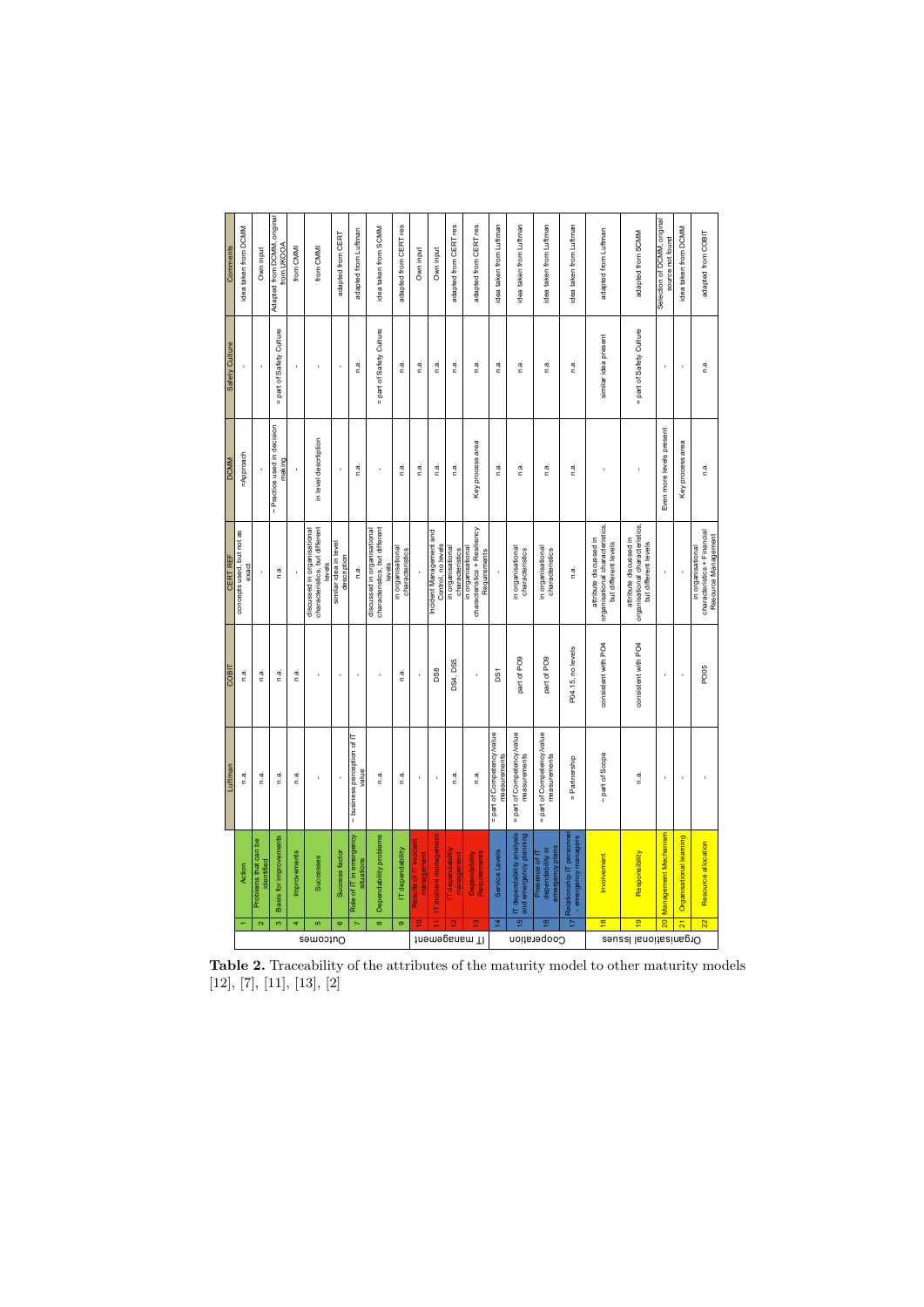just not selected as process areas or explicitly used in the description of the different maturity levels. This is marked in Table 2 with a minus sign (-).

### 9 Evaluation of the Maturity Model

IDEM3 is the result of a long development process during which many of the details of the model have regularly been updated. The model has been evaluated and validated in a number of ways. First of all, the case studies [5] provide an empirical grounding [16] and the relationships with in well-established maturity models are a strong external theoretical grounding [16] of the maturity model.

For a further external validation, IDEM3 has, at a number of different occasions, been presented in detail to researchers and practitioners with long experience in the field, such as representatives of the Swedish Civil Contingencies Agency. At each of these presentations the model has received a positive reception, and many practitioners, both from the field of IT dependability and emergency management have expressed an interest in putting the ideas of this model into practice. Their comments and recommendations, both on the form and the details of this model, have all been taken into account in the version presented in this paper.

Further, the model is currently being used to assess certain aspects of IT dependability at two Swedish hospitals and to formulate improvement suggestions. First results of this assessment and the improvements suggested by the model were very positively evaluated by the participating organisations. These four rounds of evaluations give us confidence that the model in its current form can be an effective tool in improving an organisation's IT dependability in emergency management. The final validation of this model, in the form of a large-scale implementation of this model at a number of organisations, is currently taking place. The practical evaluation of a complete maturity model is in no way an easy task, and proving that the model leads to an efficient improvement in an organisation's IT dependability requires a huge research effort.

### 10 Conclusions

This paper has shown that process improvement based on a maturity model can help organisations close the critical gap between IT dependability management and emergency management. The IDEM3 maturity model contains 22 attributes in four categories: Outcomes, IT Management, Cooperation and Organisational Issues. The model is based upon a number of established maturity models from related fields and upon a number of problems identified in an earlier case study.

The maturity model is not a quick fix that will solve all of an organisation's IT dependability problems. The main value of the maturity model is that it offers a way for an organisation to quickly capture its strengths and weaknesses in how it combines IT management and emergency management. IDEM3 can help an organisation to involve all stakeholders in this process improvement effort and to visualise it progress. The model has been evaluated and improved based